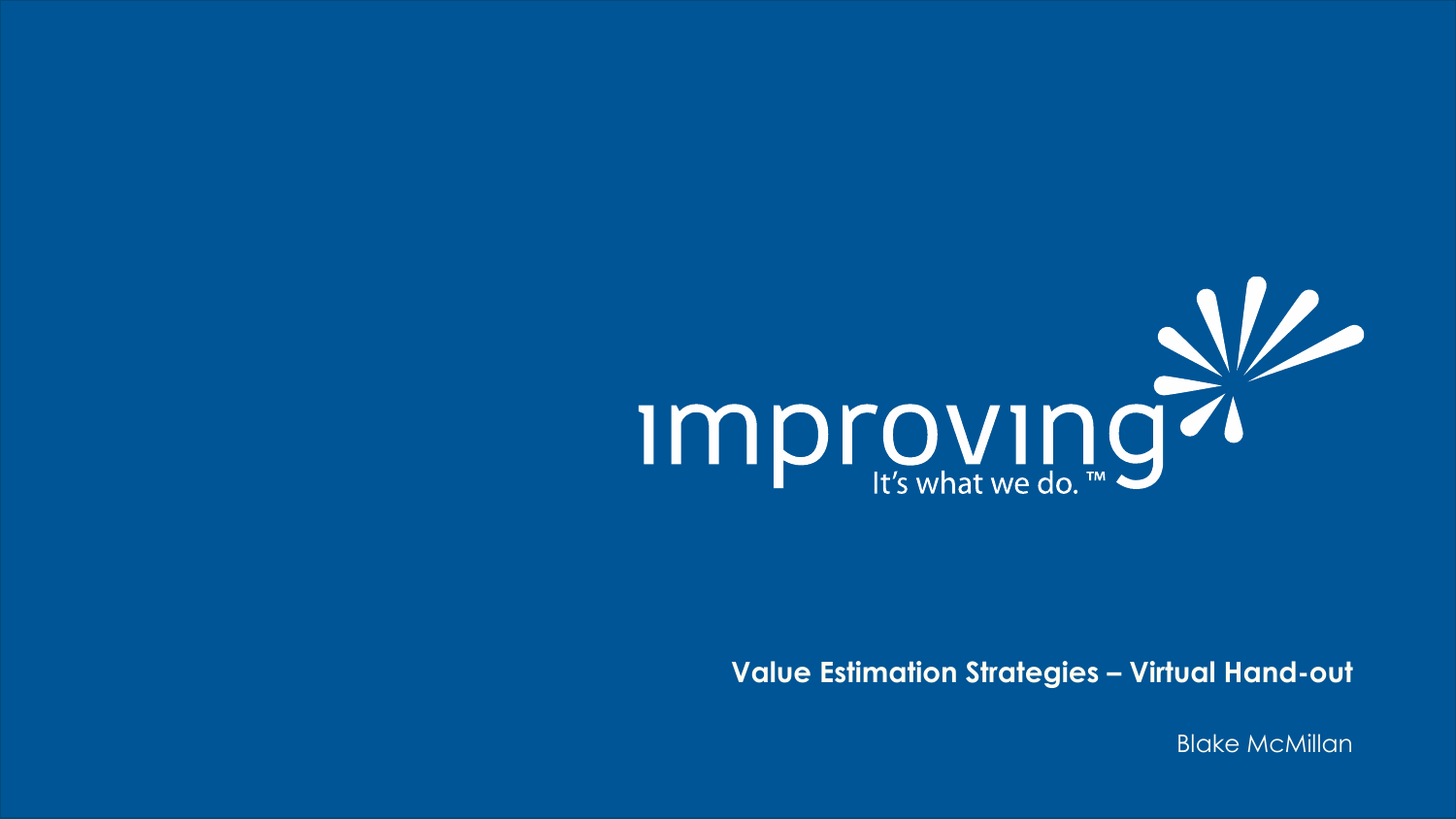# **What are the benefits of Agility?**

Work on the right thing…at the right time…all the time.

**o** Fast feedback from your customer.

o Incremental delivery of highest value to your customer.

**o** Rapid Learning

**o** Respond quickly to changes in business conditions

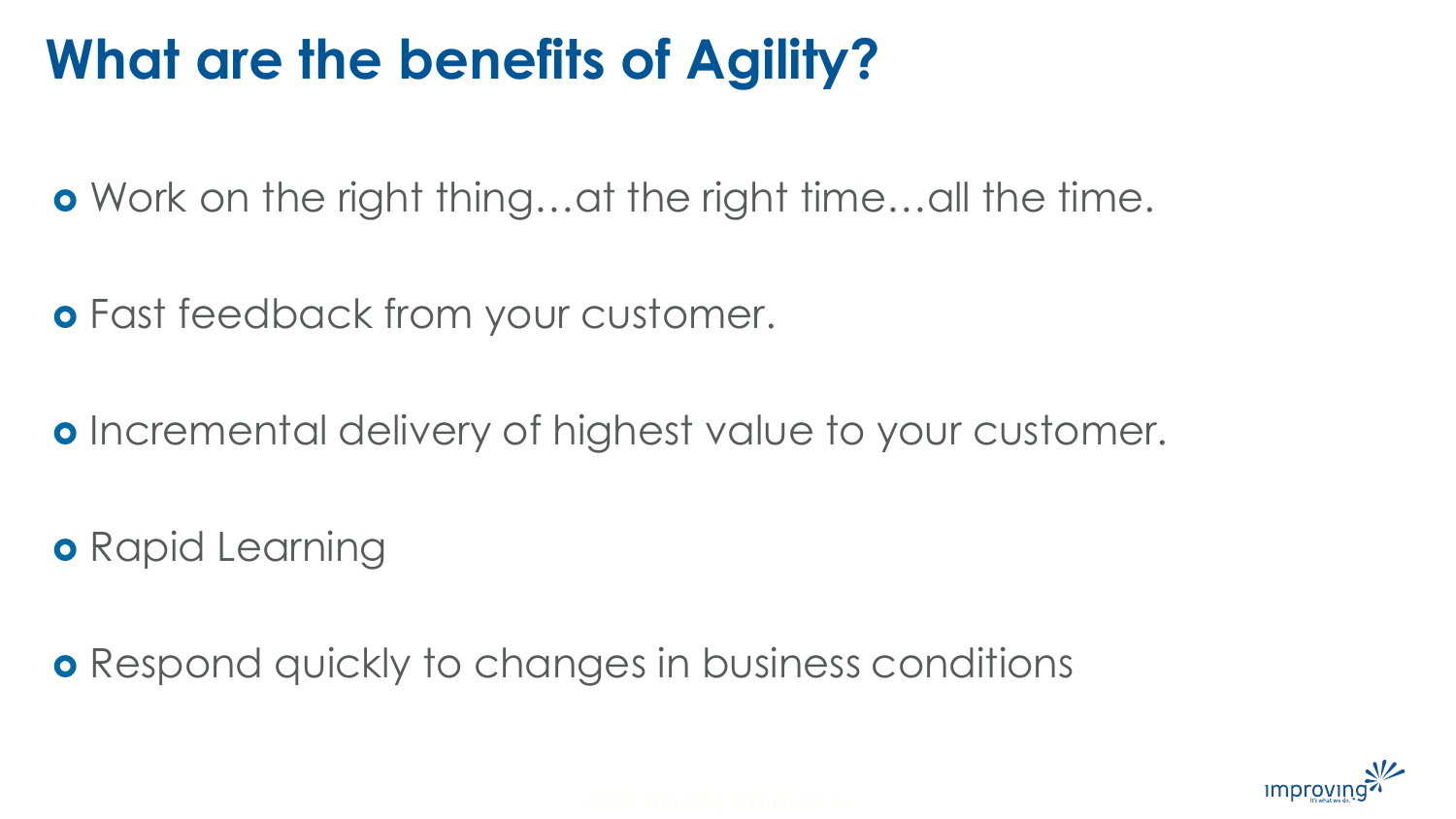## **Value Estimation Strategies Overview**

o Why are Value Estimation Strategies needed?

**o** Value Estimation Strategy Test Drive

**o** Anchoring Value

**o** Product Ownership

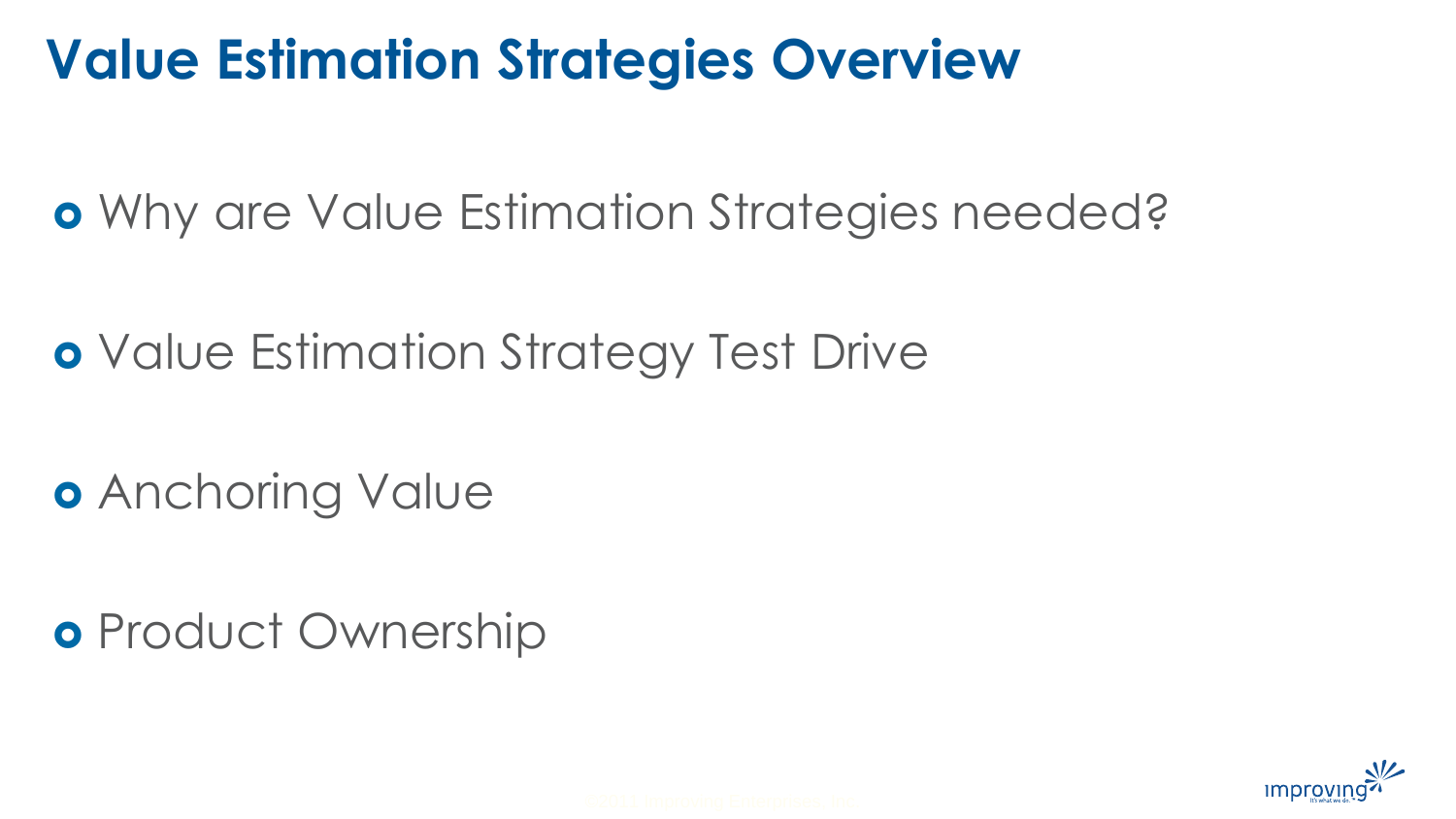# **Sources for this workshop**

## **Techniques for Product Backlog Ordering & Value**

Business Value Poker (aka Planning Poker)

Assign relative value points (instead of size)

### **Buy a Feature**

Innovation Game using money

### 20/20 Vision

Innovation Game for simple ordering

### **Thirty Five**

Collaboration activity for ordering

Scrum.org/PSPO



## **Techniques for Product Backlog Ordering & Value**

#### 500 Value Points

Allocate points from a fixed total

#### **Planning Poker**

Assign relative value points (instead of size)

#### **Buy a Feature**

Innovation Game using money

#### **20/20 Vision**

Innovation Game for simple ordering

#### **Thirty Five**

Collaboration activity for ordering

Scrum.org/PSM

**What other techniques** have you seen Product **Owners use?** 



VT.3 DEV (01993 - 2020 Scrum.org All Rights Reserved

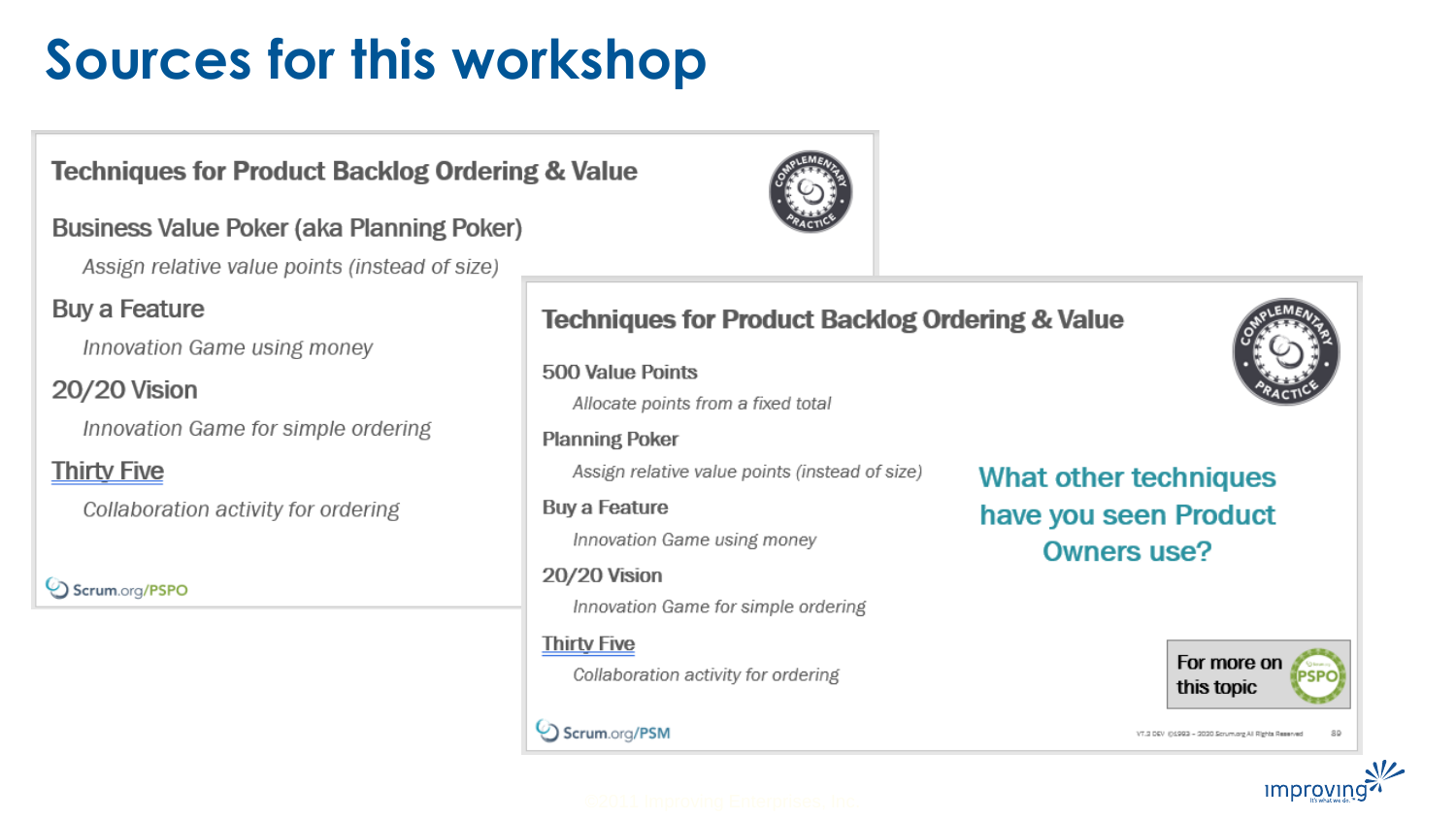## **Reasons to employ Value Estimation Strategies**

- **o** Promote transparency for determination of value **estimates**
- Create a framework for discussions of value with stakeholders

**o** Help Product Owners effectively manage Product Backlogs without extensive upfront analysis

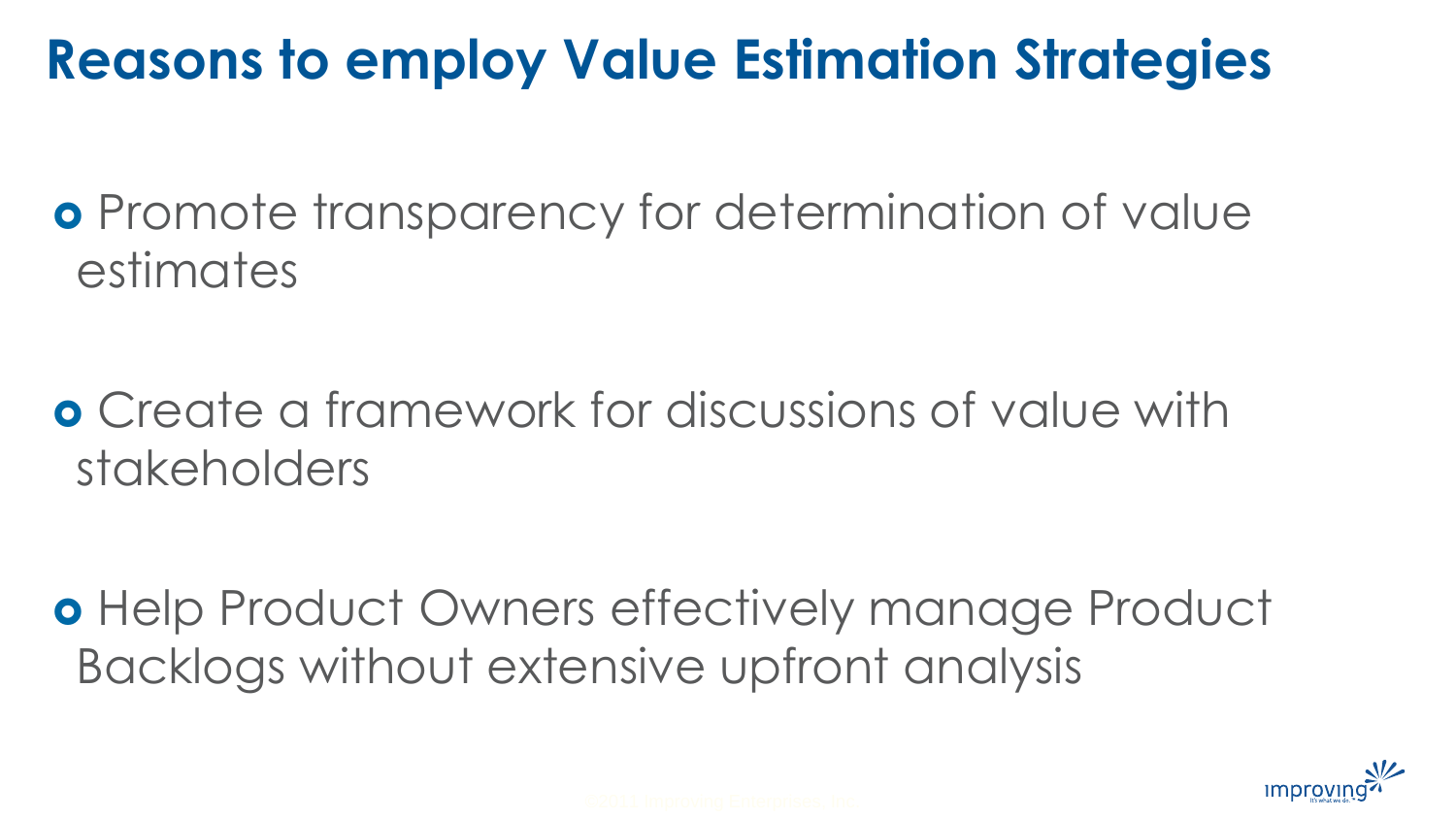# **Value Estimation Strategies**

| <b>Method</b>           | <b>Description</b>                                                                                                                                |
|-------------------------|---------------------------------------------------------------------------------------------------------------------------------------------------|
| 20/20 Vision            | Quickly integrate new feature value into an<br>existing backlog                                                                                   |
| <b>100 Value Points</b> | Use a fixed total of points to distribute across a<br>list of features (more useful for a fixed backlog)                                          |
| <b>Value Poker</b>      | Similar to Planning Poker but used to abstract to<br>value instead of size (Fibonacci)                                                            |
| Buy a Feature           | A method for stakeholders to bid on the features<br>they want in the Product. Useful for<br>demonstrating higher influence among<br>stakeholders. |
| <b>Thirty-Five</b>      | A collaborative exercise that can be facilitated<br>with a group of even numbered participants to<br>discover group consensus on value            |

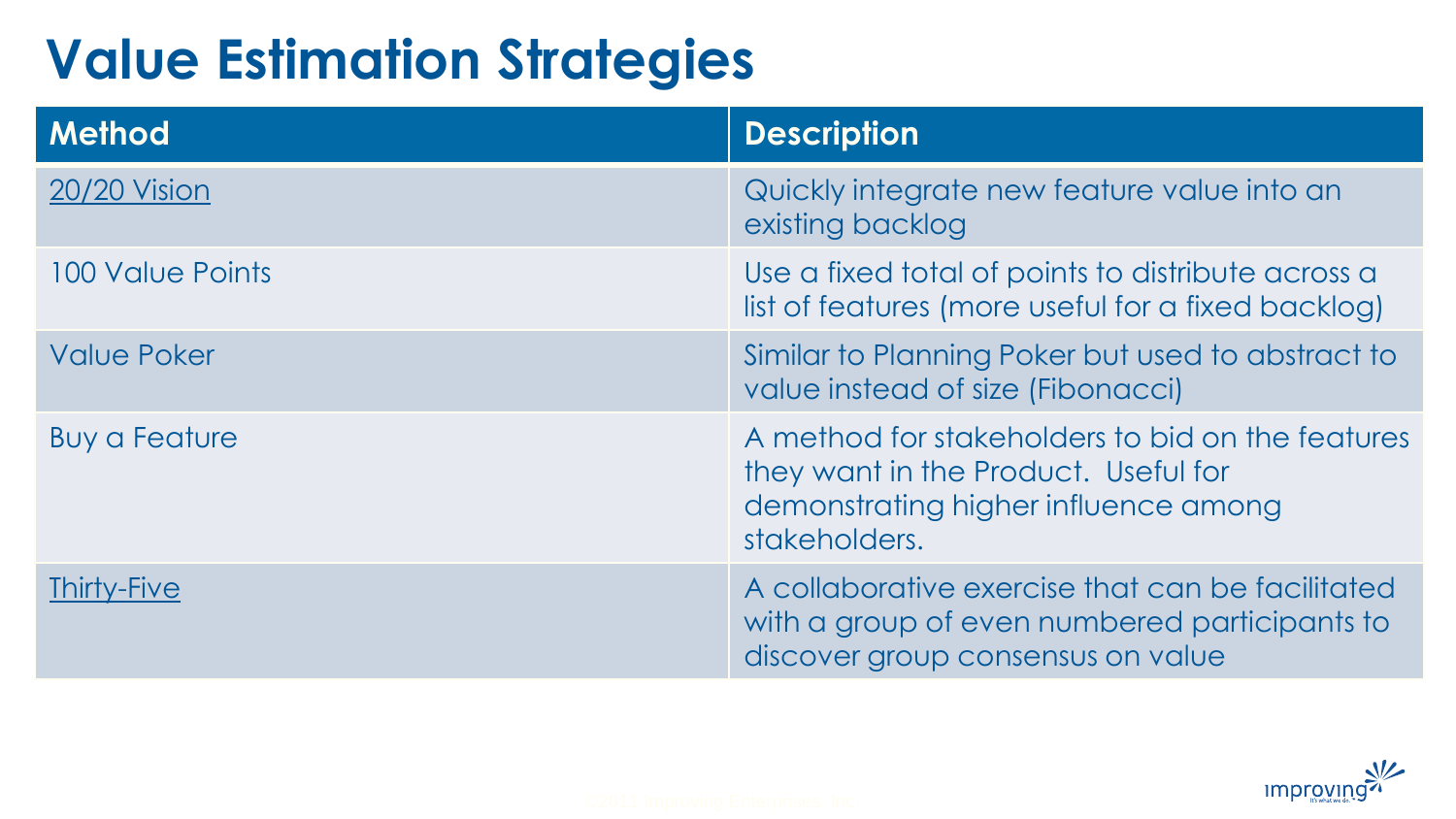# **Anchoring Value**

 Value is only realized and validated by releasing into production

- Validate estimates using real business outcomes
	- o Revenue
	- **o** Cost Savings
	- **o** Reduction of Risk
	- **o** Market Share
	- o NPS

Use realized value to baseline future value scores

- **o** 20/20 Vision
- Value Poker

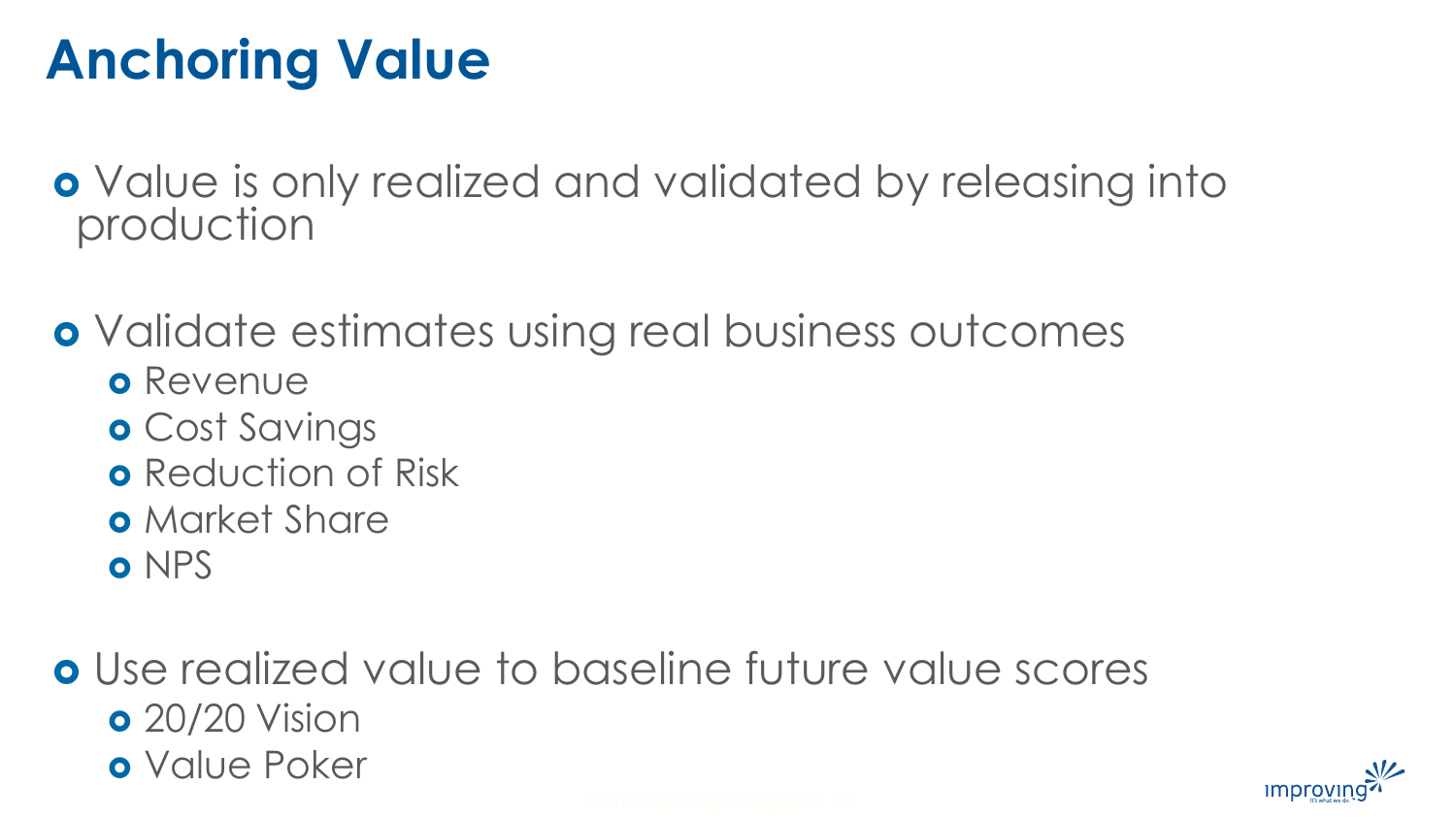# **Product Ownership**

While value estimation strategies are useful, a Product Owner should have full autonomy to order the Product Backlog



**Improvin**